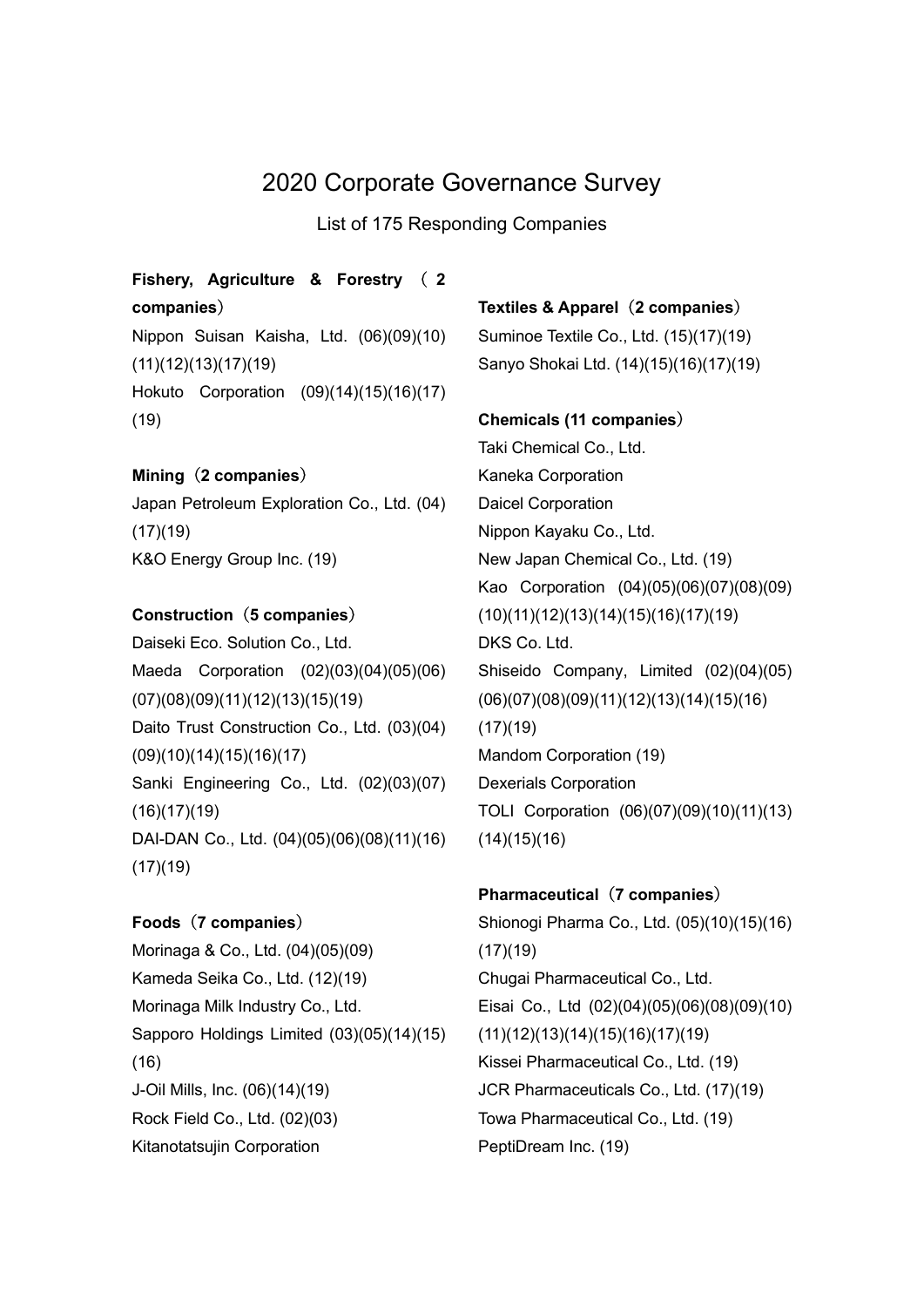#### Glass and Stone Products(2 companies)

Nippon Sheet Glass Co., Ltd. (13)(14)(15) (19) NGK Insulators, Ltd. (07)

## Nonferrous Metals (2 companies)

SWCC Showa Holdings Co., Ltd. (16)(19) Tatsuta Electric Wire and Cable Co., Ltd. (14)(16)(17)(19)

## Metal Products (4 companies)

ALPHA Corporation (05)(08)(09) ALINCO Incorporated (17) Toyo Shutter Co., Ltd. (03)(04)(05)(07)(16) (19) Sanyo Industries, Ltd.

### Machinery (10 companies)

OKK Corporation Oiles Corporation (19) Aichi Corporation Ebara Corporation (04)(05)(19) Torishima Pump Mfg. Co., Ltd. (06)(07)(08) (19) SANKYO Co., Ltd. Japan Cash Machine Co., Ltd. (09)(17) KITZ Corporation (03)(04)(05)(06)(07)(08) (09)(11)(15)(17)(19) Mitsubishi Heavy Industries, Ltd. (04)(05) (06)(08)(09)(10)(12)(13)(14)(15)(16)(17) (19) IHI Corporation (03)(04)(05)(06)(07)(11) (19)

# Electric Appliances (18 companies) IBIDEN Co., Ltd. (04)(07)(15)(16)(19) Konica Minolta Japan, Inc. (02)(03)(04) (05)(06)(07)(08)(09)(10)(11)(12)(13)(14) (15)(16)(17)(19) Hitachi, Ltd. (03)(04)(05)(06)(07)(08)(11) (12)(13)(14)(15)(16)(17)(19) Meidensha Corporation (19) Mabuchi Motor Co., Ltd. (02)(03)(04)(05) JVCKENWOOD Corporation (19) Omron Corporation (02)(03)(04)(05)(06) (07)(08)(09)(10)(12)(13)(14)(15)(16)(17) (19) DKK Co., Ltd. Hochiki Corporation (02)(04)(05)(07) Sony Corporation (04)(05)(06)(07)(08)(09) (10)(11)(12)(13)(14)(15)(16)(17)(19) Alps Alpine Co., Ltd. (13)(14)(15)(16)(19) Honda Tsushin Kogyo Co., Ltd. (19) Nihon Kohden Corporation (17)(19) Advantest Corporation (06)(07)(08)(09)(10) (11)(12)(13)(14)(15)(16)(17)(19) Cosel Co., Ltd. (03)(04)(05)(06)(08)(09)(14)  $(15)(16)$ ROHM Co., Ltd. (02)(04)(05)(06)(07)(08) (09)(10)(11)(12)(13)(14)(15)(16)(17)(19) Koito Manufacturing Co., Ltd. (07)(09)(15)  $(16)(17)(19)$ Tokyo Electron Ltd. (02)(04)(05)(06)(08) (09)(11)(12)(13)(14)(15)(16)(17)(19)

## Transportation Equipment (7 companies) Kawasaki Heavy Industries, Ltd. (04)(05)  $(16)(17)(19)$ F-TECH Inc. (19) Topy Industries, Limited (04)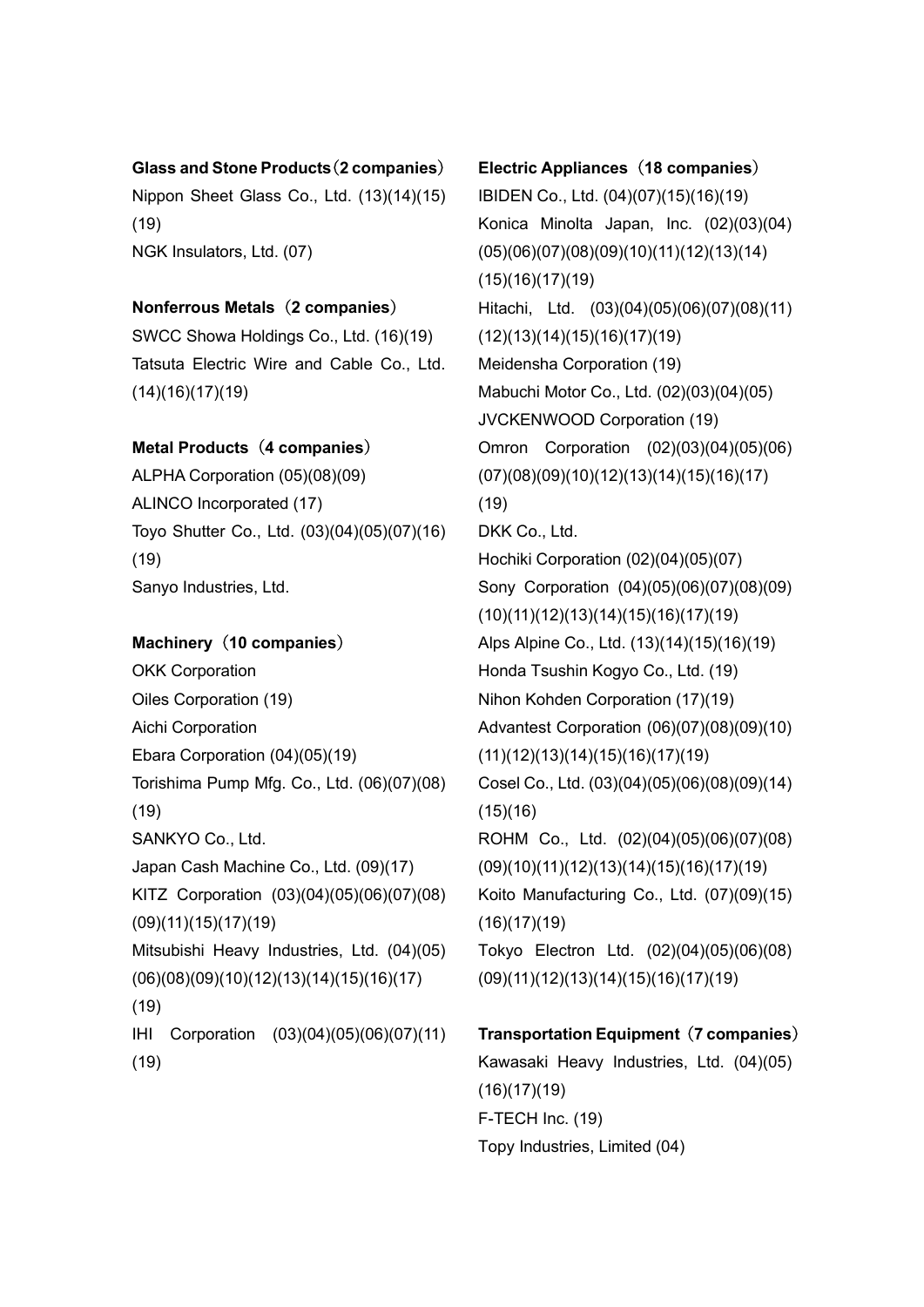KYB Corporation (04)(05)(06)(15) Imasen Electric Industrial Co., Ltd. (04)(05) (06)(07)(08)(09)(10)(12) Yamaha Motor Co., Ltd. (03)(04)(05)(06) (07)(08)(09)(15) Aisan Industry Co., Ltd. (05)(19)

#### Precision Instruments (5 companies)

Terumo Corporation (03)(04)(05)(06)(07) (08)(09)(10)(11)(12)(13)(14)(15)(16)(17) (19) Nikkiso Co., Ltd. Nagano Keiki Co., Ltd. MANI, Inc. Rhythm Co., Ltd. (02)(04)(05)(19)

### Other Products (6 companies)

Nakamoto Packs Co., Ltd. Toppan Forms Co., Ltd. (14)(19) DAIKEN Corporation (14)(15)(16)(17) Toppan Printing Co., Ltd. (02)(03)(04)(05) (06)(07)(08)(09)(10)(11)(12)(13)(14)(15) (16)(17)(19) KOKUYO Co., Ltd. (02)(03)(04)(05)(06)(07) (19) Nakabayashi Co., Ltd. (08)(09)(10)(11)(17) (19)

#### Electric Power & Gas (1 company)

The Kansai Electric Power Co., Inc. (05) (06)(07)(08)

### Land Transportation (7 companies)

Tokyu Corporation (08) Fuji Kyuko Co., Ltd. (04)(19) Sakai Moving Service Co., Ltd. (19) Nippon Express Co., Ltd. (19) Yamato Holdings Co., Ltd. (03)(04)(05)(06) (08)(09)(10)(11)(13)(19) NIKKON Holdings Co., Ltd. (08) Hitachi Transport System, Ltd.

### Air Transportation (1 company)

ANA Holdings Inc. (05)(06)(07)(08)(17)(19)

Warehousing and Harbor Transportation (1 company) Utoc Corporation (02)(03)(04)(05)(13)(19)

## Information and Communication ( 17 companies) TIS Inc. (11)(17) MEDIA DO Co., Ltd. T-Gaia Corporation (19) PCI Holdings, Inc. AOI TYO Holdings Inc. (19) SOLXYZ Co., Ltd. WITZ Inc.

WOWOW Inc. Intelligent Wave Inc. (19) IMAGICA GROUP Inc. ARGO GRAPHICS Inc. (05)(10)(15)(17) (19) Tsuzuki Denki Co., Ltd. SKY Perfect JSAT Holdings Inc. (09)(11)  $(15)(17)$ KADOKAWA Corporation TOHO CO., LTD.

Computer Engineering & Consulting Ltd. (02)(04)(07)(08) TKC Corporation (19)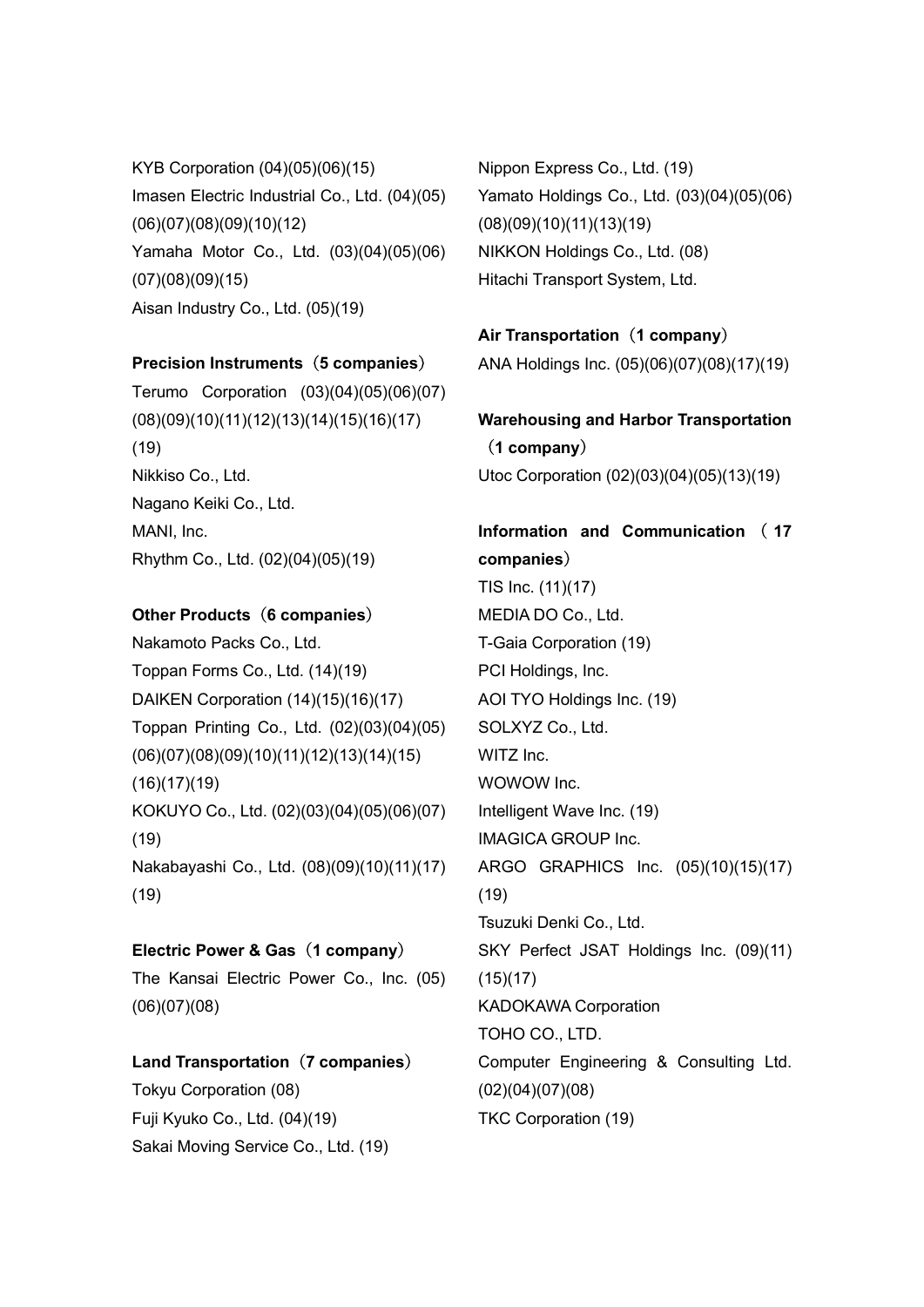#### Wholesale Trade (14 companies)

FIELDS Corporation OCHI HOLDINGS Co., Ltd. (14)(19) Delica Foods Co., Ltd. Mitsui & Co., Ltd. (02)(04)(05)(06)(07)(08) (09)(10)(12) Starzen Co., Ltd. (08)(09) HANWA Co., Ltd. (04)(05)(06)(07)(08)(09) (11)(14)(16)(17)(19) TOHO HOLDINGS Co., Ltd. (04)(07)(16) (19) SINANEN HOLDINGS Co., Ltd. (02)(19) TOHO Co., Ltd. (07)(13)(14)(17)(19) TACHIBANA ELETECH Co., Ltd. (05)(06) (08)(09)(16)(17)(19) Yamashita Health Care Holdings, Inc. (19) Marubeni Construction Material Lease Co., Ltd. (06)(07) Senshu Electric Co., Ltd. (17)(19) TRUSCO Nakayama Corporation (04)(05)  $(15)(16)(17)$ 

#### Retail Trade (14 companies)

ASKUL Corporation (15)(17) EDION Corporation (04)(17)(19) BicCamera Inc. (17)(19) J. FRONT RETAILING Co., Ltd. (09)(15) (16)(17)(19) United Super Markets Holdings Inc. (19) Seven & i Holdings Co., Ltd. (07)(08)(09) (10)(11)(12)(13)(19) Alleanza Holdings Co., Ltd. (16)(19) Medical System Network Co., Ltd. SRS Holdings Co., Ltd. (15) Inageya Co., Ltd. Takashimaya Company, Limited (02)(03)

(06)(07)(08)(09)(10)(15)(19) H2O Retailing Corporation (07)(08)(09) Axial Retailing Inc. (12) AIGAN CO., LTD. (12)(17)(19)

## Banks(3 companies) Mebuki Financial Group, Inc. (19) Resona Holdings, Inc. (03)(04)(05)(06)(07) (08)(09)(10)(11)(12)(13)(14)(15)(16)(17) (19) The Bank of Kochi, Ltd.

## Securities and Commodity Futures (2 companies)

Marusan Securities Co., Ltd. Ichiyoshi Securities Co., Ltd. (09)(10)(11) (12)(13)(14)(15)(16)(17)(19)

Insurance (1 company) Sompo Holdings, Inc. (13)(14)

## Other Financing Business(2 companies) Credit Saison Co., Ltd. (02)(04)(05)(06)(08)  $(12)(13)(16)(17)$ ACOM Co., Ltd. (04)(05)(06)(07)(08)(09) (19)

#### Real Estate (5 companies)

Global Link Management Inc. Leopalace21 Corporation (08)(09)(10)(11) (13)(15)(16)(17) Fuji Corporation Limited AVANTIA Co., Ltd. First Juken Co., Ltd. (19)